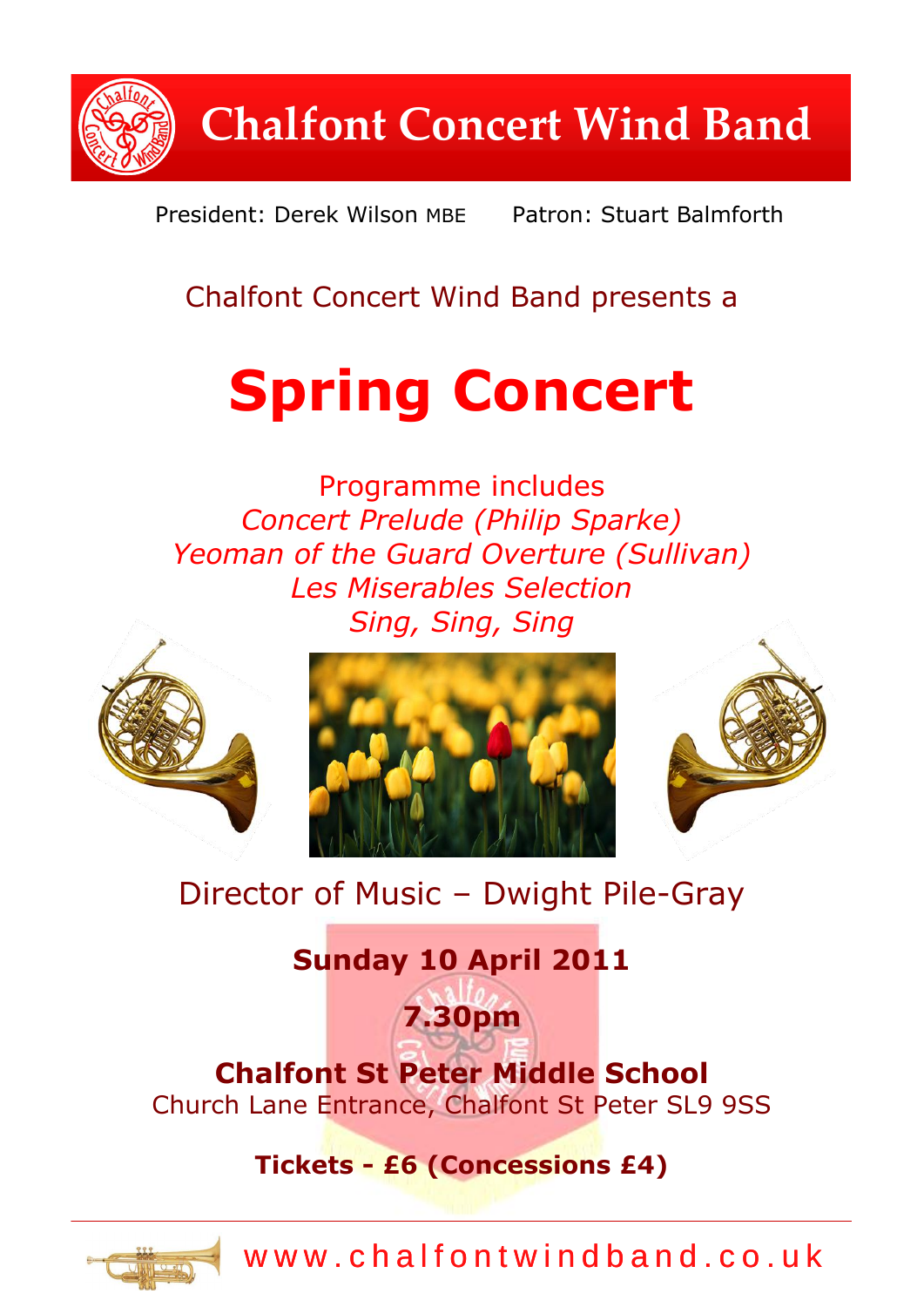#### **THE CHALFONT CONCERT WIND BAND**

The Chalfont Concert Wind Band was founded in 1977. The Band's aim is to encourage the interest of musicians in making music together (young and old alike) and to give them plenty of experience of playing in public. To add variety, there are also instrumental ensembles associated with the Band. The Band is able to serve the local community by playing on suitable occasions, and raises considerable sums of money for charity.

Anyone playing a wind band instrument is welcome to join. The Concert Band requires Grade 5 standard and 'B' Band requires no graded standard, but lots of enthusiasm! Both the Concert and 'B' Band meet weekly for rehearsals on Monday evenings at Robertswood School, Chalfont St Peter, Bucks.

Rehearsal times are: 6.30 pm – 7.30 pm ('B' Band) 7.45 pm – 9.45 pm (Concert Band)

If you are interested in joining one of the Bands, please contact us for further information – or even come along on a Monday evening. We would love to see you.

#### **Contacts:**

Bryan Ogilvie (Chairman): 020 8998 7042 Mary Cadman (Secretary): 01494 863352 Dwight Pile-Gray BMus(Hons) ATCL (Musical Director): 07933 665789 **Website: www.chalfontwindband.co.uk email: enquiries@chalfontwindband.co.uk** 

#### **CONCERT BAND MEMBERS**

| Piccolo:              | Lucy Clayton                                                                    |
|-----------------------|---------------------------------------------------------------------------------|
| Flute:                | Denise Ballheimer, Lucy Clayton, Coralia Galtier, Lesley Lockhart, Anne Masters |
| Oboe:                 | Kim Horgan                                                                      |
| Clarinet:             | Gemma Bryson, Mary Cadman, Petra Cooper, Laura Coventry, Barbara Douglas,       |
|                       | David Hall, Helen Thrussell, Andrew Warren,                                     |
| $E\flat$ Clarinet:    | Helen Thrussell                                                                 |
| <b>Bass Clarinet:</b> | Rosalind Aspinall                                                               |
| <b>Bassoon:</b>       | Bryan Ogilvie                                                                   |
| Alto Sax:             | Kathy Inker, Sara Paul                                                          |
| Tenor Sax:            | Philip Wilson                                                                   |
| <b>Baritone Sax:</b>  | Margaret Pianta                                                                 |
| French Horn:          | Guy Austin, Bob Paxman, Derek Wilson                                            |
| Trumpet:              | David Adamson, Thomas Adamson, Gerard Farrell                                   |
| Trombone:             | Alex Conen, Helen Farrington                                                    |
| Euphonium:            | Paul Austin                                                                     |
| Tuba:                 | James Heath                                                                     |
| Percussion:           | Chris Diggle                                                                    |
|                       | 'B' BAND MEMBERS                                                                |
| <b>CL.L</b>           | Debasse Depresed Toggies Cuper Alavia Dedd Vetia Ferter DeputDeul               |

#### **Flute:** Rebecca Barnard, Jessica Curson, Alexia Dodd, Katie Fenton, Darcy Paul **Oboe:** Laura Coventry **Clarinet:** Rachel Barnard, Sue Barnard, Emily Poulson **Bassoon:** Bryan Ogilvie Alto Sax: **Gemma Bryson, Harry Colman Tenor Sax:** Martin Richardson **French Horn:** Matthew Adamson **Trumpet:** Thomas Adamson **Trombone:** Alex Conen, Sarah Flynn **Piano:** Mary Cadman **Percussion:** Chris Diggle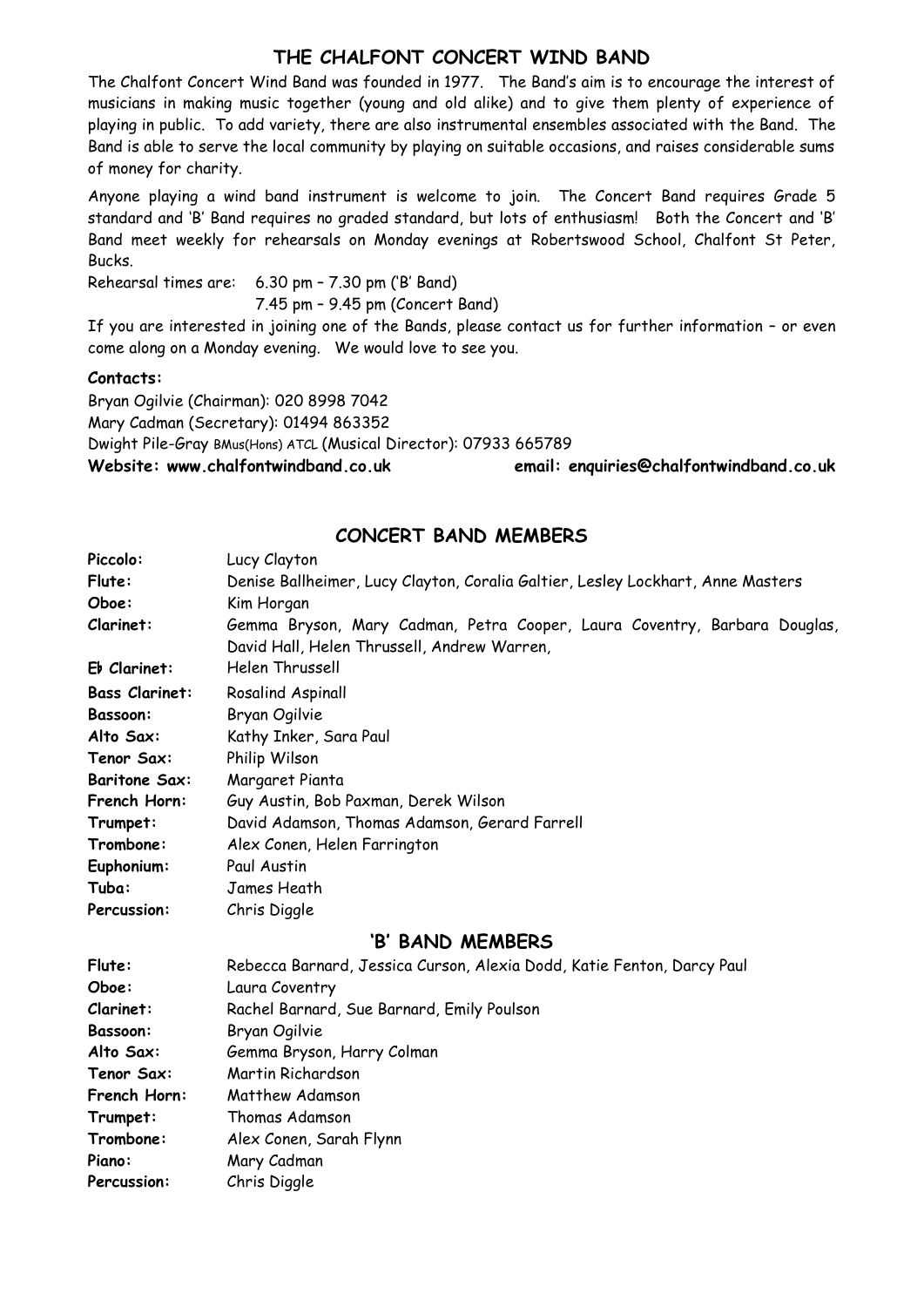#### **PROGRAMME - PART ONE**

**The Chalfont Wind Band would like to thank the Head and Staff of Chalfont St Peter Middle School for allowing the use of the Hall and facilities and also the Caretaker for help in setting up the Hall.**

**Please turn off mobile phones as they interfere with the amplifiers**

**Compere: John Cadman**

**Conducted by Dwight Pile-Gray BMus(Hons) ATCL**

**The National Anthem**

**Concert Prelude** Philip Sparke Philip Sparke Philip Sparke Philip Sparke Philip Sparke

**Clarinet on the Town Ralph Hermann** 

Soloists: Helen Thrussell & David Hall

**Overture 'The Yeoman of the Guard** Container and Arthur Sullivan

**Sing, Sing, Sing!** Louis Prima

arr WJ Duthoit ARCM

**Malagueña** Ernesto Lecuona arr Sammy Nestico

arr Dodge

#### **INTERVAL**

**(20 minutes)** Refreshments will be served in an adjoining Room (a donation will be appreciated)